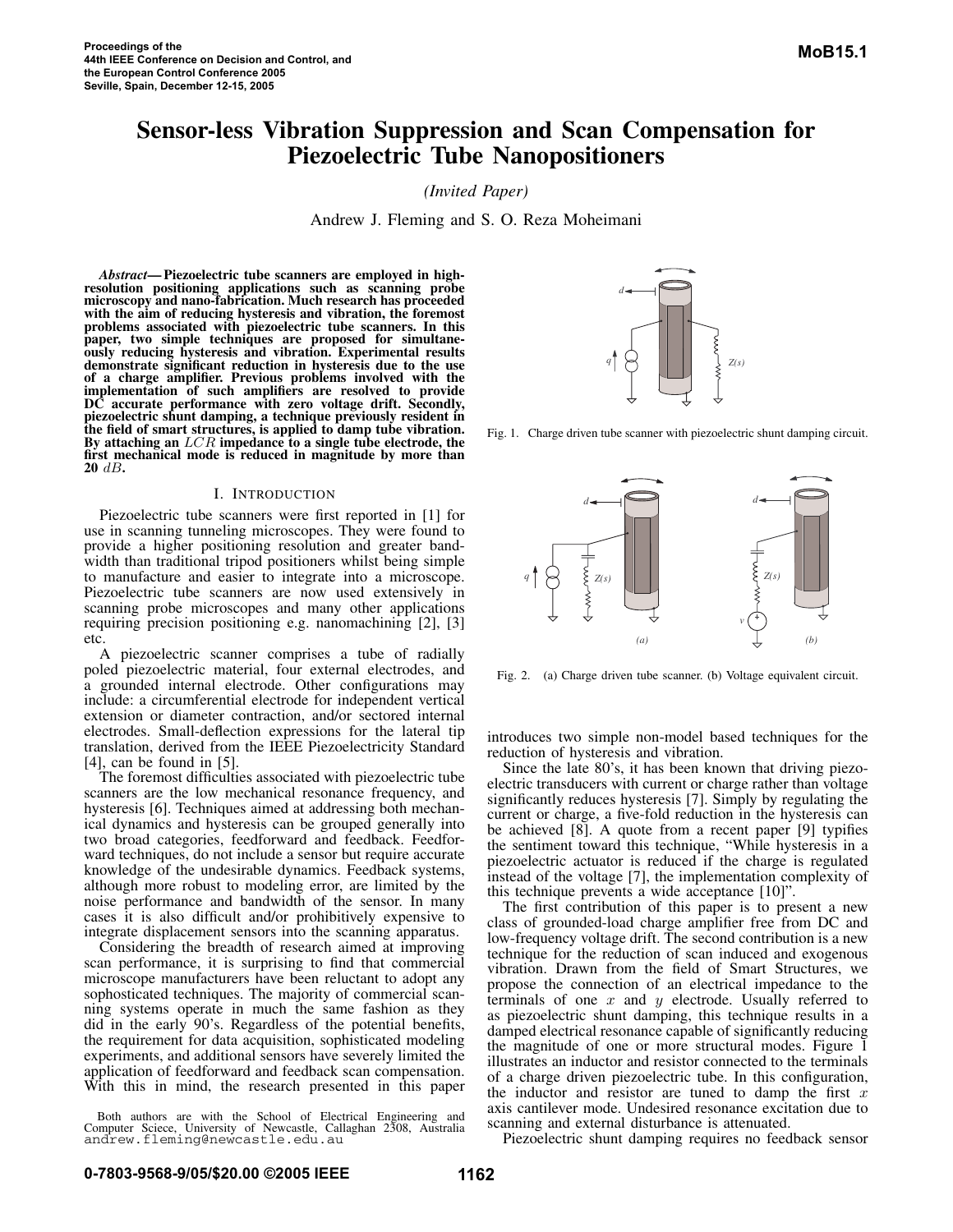

Fig. 3. The electrical equivalent of a charge driven piezoelectric tube with attached shunt circuit.

and is thus immune to the usual problems of low-bandwidth and measurement noise associated with optical and capacitive sensors. Furthermore, as illustrated in Figure 2, we demonstrate that the shunt impedance  $Z(s)$ , can be applied to the same electrode as the driving charge or voltage source. This allows the redundant electrode to be used for increasing the scan range or as a piezoelectric strain sensor.

In Section 2, we discuss the modeling of a piezoelectric tube and analyze the effect of a connected shunt impedance. Implementation issues are then discussed in Section 3, followed by experimental results and conclusions in Sections 4 and 5.

## II. SHUNT CIRCUIT MODELING

Although first appearing in [11], the concept of piezoelectric shunt damping is mainly attributed to Hagood and von Flotow [12]. A series inductor-resistor network, as shown in Figure 1, was demonstrated to significantly reduce the magnitude of a single structural mode. Together with the inherent piezoelectric capacitance, the network is tuned to the resonance frequency of a single structural mode. Analogous to a tuned mechanical absorber, additional dynamics introduced by the shunt circuit act to increase the effective structural damping [12].

## *A. Two Electrode Case*

The equivalent electrical model of a shunted piezoelectric tube (as shown in Figure 1) is illustrated in Figure 3. To find the transfer function relating displacement  $d$  to the driving charge  $q_2$  we begin by writing Kirchoff's Voltage Law around the impedance loop and substituting  $v_z = -qsZ(s)$ ,

$$
\frac{-q(s)}{C_p} - v_p(s) + -q(s)sZ(s) = 0.
$$
 (1)

When the opposing tube electrodes are equal in dimension, the charges  $q$  and  $q_2$  have an equal but opposite influence on the tube deflection d and  $v_p$ . Furthermore  $v_p = -v_{p2}$ .<br>We define the transfer functions relating the applied charge to the resulting piezoelectric voltage and tip displacement as  $G_{vq}(s)$  and  $\tilde{G}_{dq}(s)$ . Due to the system symmetry,  $G_{vq}(s)$ can be used to relate the following signals:

$$
\frac{v_p(s)}{q(s)} = \frac{v_{p2}(s)}{q_2(s)} = \frac{-v_p(s)}{q_2(s)} = G_{vq}(s)
$$
 (2)

The principle of superposition can be applied to find an expression for  $v_p$ .

$$
v_p(s) = G_{vq}(s)q(s) - G_{vq}(s)q_2(s).
$$
 (3)



Fig. 4. The equivalent feedback diagram representing an electrical impedance connected to the terminals of one tube electrode. The other electrode is driven with charge.



Fig. 5. The electrical equivalent of a piezoelectric tube with charge drive and shunt circuit connected to the same electrode

Rearranging (3) in terms of  $q_2$  and substituting into (1) yields

$$
\frac{v_p(s)}{q_2(s)} = \frac{-G_{vq}(s)}{1 + G_{vq}(s)K(s)}\tag{4}
$$

where

$$
K(s) = \frac{C_p}{1 + C_p s Z(s)}.\tag{5}
$$

The shunted displacement transfer function can be derived in a similar manner,

$$
\frac{d(s)}{q_2(s)} = \frac{G_{dq}(s)}{1 + G_{vq}(s)K(s)}\tag{6}
$$

From Equation (6) it is concluded that the presence of an electrical shunt impedance can be viewed equivalently as a strain-voltage feedback control system. A diagrammatic representation of equation (6) is shown in Figure 4. Further interpretation and analysis can be found in [13].

### *B. Hybrid Operation*

As mentioned in the introduction, it is advantageous to connect the shunt impedance and charge source to the same electrode. In this subsection, the electrical filtering effect of  $Z(s)$  on  $q_2$  is derived. If such a filtering effect can be inverted, the charge source  $q_2$  can be used for scanning, analogous to the case where a shunt impedance is attached to an independent electrode.

Writing Kirchoffs Voltage Law around the loop,

$$
-\frac{q}{C_p} - v_p + v_z = 0,\t\t(7)
$$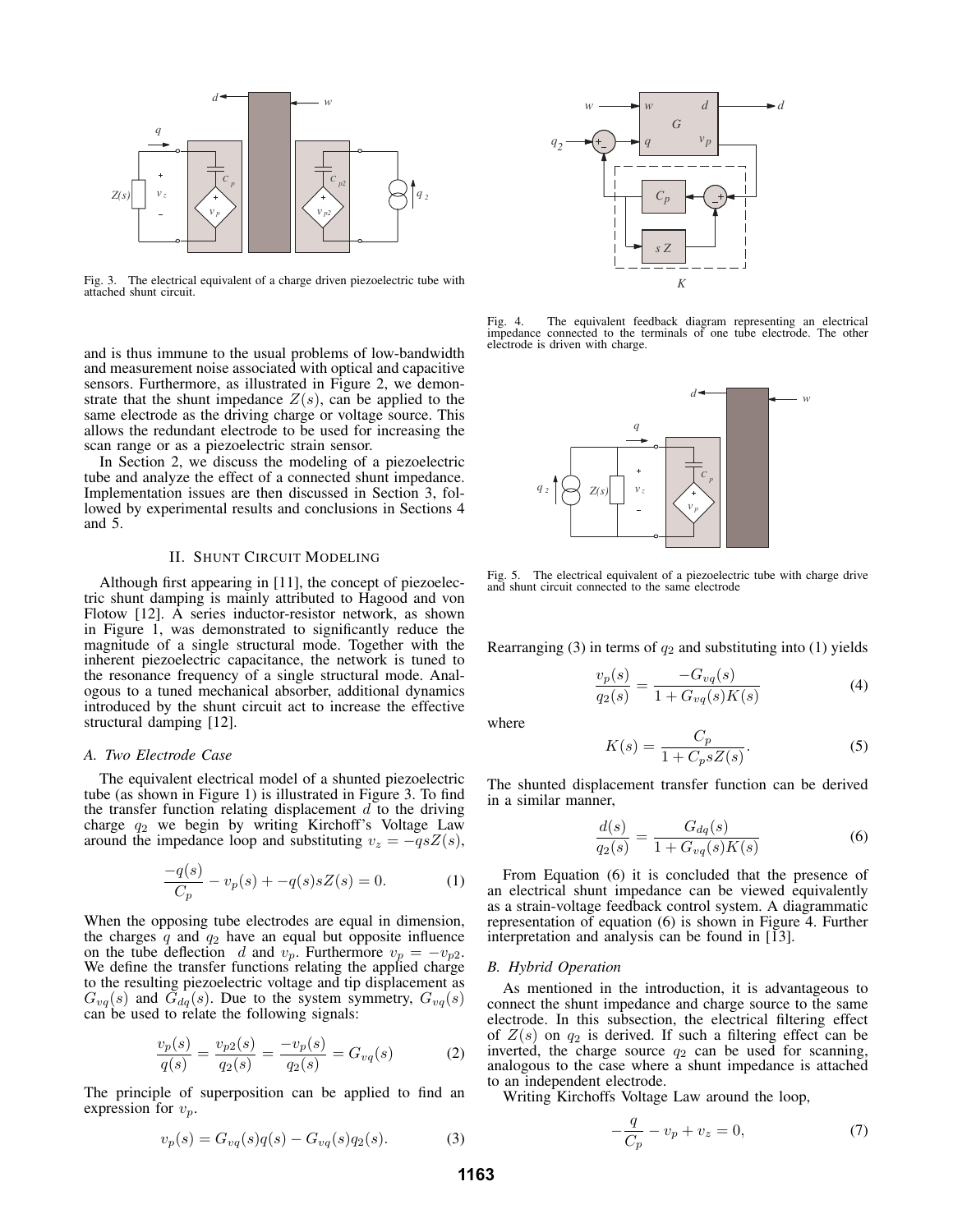and substituting the following,

$$
q(s) = -\frac{v_z(s)}{sZ(s)} + q_2(s),
$$
 (8)

results in the loop equation

$$
-\frac{q(s)}{C_p} - v_p(s) + q(s)sZ(s) + q_2(s)sZ(s) = 0.
$$
 (9)

Given that  $v_p = G_{vq}q$ , we can substitute  $q = v_p/G_{vq}$  into (9). After simplification, the transfer function from  $q_2$  to  $v_p$ can be found:

$$
\frac{v_p(s)}{q_2(s)} = \frac{K(s)Z(s)G_{vq}(s)}{1 + G_{vq}(s)K(s)},
$$

where  $K$  is as given in (5). Similarly,

$$
\frac{d(s)}{q_2(s)} = \frac{K(s)Z(s)G_{dq}(s)}{1 + G_{vq}(s)K(s)}.
$$
\n(10)

Unlike the two-electrode case, the impedance  $Z(s)$  distorts the tube transfer function from the driving charge  $q_2$  to the deflection d. Rather than simply adding a strain feedback controller to the mechanical system, the transfer function from  $q_2$  to d now contains a filter  $F(s) = K(s)Z(s)$ .

An obvious technique for recovering the natural tube dynamics is to pre-filter the driving charge with  $F^{-1}(s)$ .<br>Fortunately this pre-filtering and inversion is straight-forward to implement in practice. This solution is discussed in Section III.

## *C. Shunt Impedance Design*

The Smart Structures and Vibration Control literature contains a multitude of passive, active, linear, and non-linear piezoelectric shunt impedance designs (reviewed in [14], [15]). Only a small subset of techniques are suitable for piezoelectric tube damping. The so-called resonant linear shunts meet all of the requisite criteria, primarily, they are easy to design, implement and tune, they offer excellent damping performance (especially for single modes of vibration), they are strictly passive and inject no harmonics, and finally, their presence influences the mechanical dynamics only over a small frequency range. Resonant linear shunts have been shown to emulate the effect of a tunedmass mechanical absorber [12]. After examining various impedance designs, the LCR circuit depicted in Figure 2 was found to offer good performance. The presence of a series capacitance is necessitated by the requirement for DC tracking. If the impedance of the network was not infinity at DC, constant tube deflections would require a ramp signal in charge (eventually saturating the amplifier), this is reflected in the scan filter  $F(s)$  and its inverse  $F(s)^{-1}$ 

To damp a single mode of structural vibration, the circuit inductance  $L$ , capacitance  $C$ , and piezoelectric capacitance  $C_p$  are tuned to resonate at the target mechanical frequency  $\omega_1$ . Although the capacitance value C is essentially arbitrary, values of  $\overline{1}$  to 10 times the piezoelectric capacitance have been found suitable. To equate the frequencies of electrical and mechanical resonance, the inductor is tuned as follows:

$$
L = \frac{C + C_p}{CC_p \omega_1}.\tag{11}
$$

The resistance value, dependent on the inherent system damping, is most easily found experimentally. For such systems, resistances in the order of 1  $k\Omega$  are typical.



Fig. 6. Simplified implementation of a charge amplifier and piezoelectric shunt impedance.

#### III. IMPLEMENTATION

Resonant piezoelectric shunt damping circuits require impractically large values of inductance, typically in the tens of Henrys. For this reason the shunt damping circuit will be synthesized artificially using the charge amplifier. Consider the schematic shown in Figure 6. Neglecting the input  $q_2$ , the charge applied to the piezoelectric tube is equal to

$$
q = v_z \frac{-1}{sZ(s)}.\tag{12}
$$

The impedance (or admittance) experienced by the piezoelectric transducer can be calculated by examining the ratio of current to voltage at its terminals. As the current is equal to  $-\dot{q}$ , and q is defined by (12), the impedance presented to the terminals is simply  $Z(s)$  (as defined by the filter in Figure 6). By implementing the filter  $\frac{-1}{sZ(s)}$  any arbitrary impedance can be presented to the terminals of the transducer. Simple techniques for designing analog and digital filters that represent  $\frac{1}{Z(s)}$  can be found in [16]. In this work a dSpace DSP system is used to implement and tune the filter  $\frac{-1}{sZ(s)}$ .

In addition to the charge required for shunt impedance synthesis, the additive charge  $q_2$  is used for tube scanning. As mentioned in Section II-B, the additive charge  $q_2$  requires a filter  $F^{-1}(s)$  to compensate for the electrical dynamics of the shunt impedance when attached to the same electrode.

A substantial simplification can be made by studying the structure of the filter  $F^{-1}(s)$ ,

$$
F^{-1}(s) = \frac{1}{K(s)Z(s)} = \frac{1 + C_p s Z(s)}{C_p s Z(s)} = \frac{1}{C_p s Z(s)} + 1.
$$
\n(13)

Considering that the transfer function  $\frac{1}{sZ(s)}$  has already been implemented,  $F^{-1}(s)$  can be replaced as shown in Figure 6.

# *A. DC Accurate Charge Amplifier*

One of the key components utilized without reference in the previous sections is the charge amplifier. As mentioned in the introduction, substantial difficulties have been revealed in attempts to construct such a device for capacitive loads.

A solution to the problem of voltage drift in charge amplifiers with capacitive loads was first presented in [17]. An auxiliary voltage feedback loop was included to correct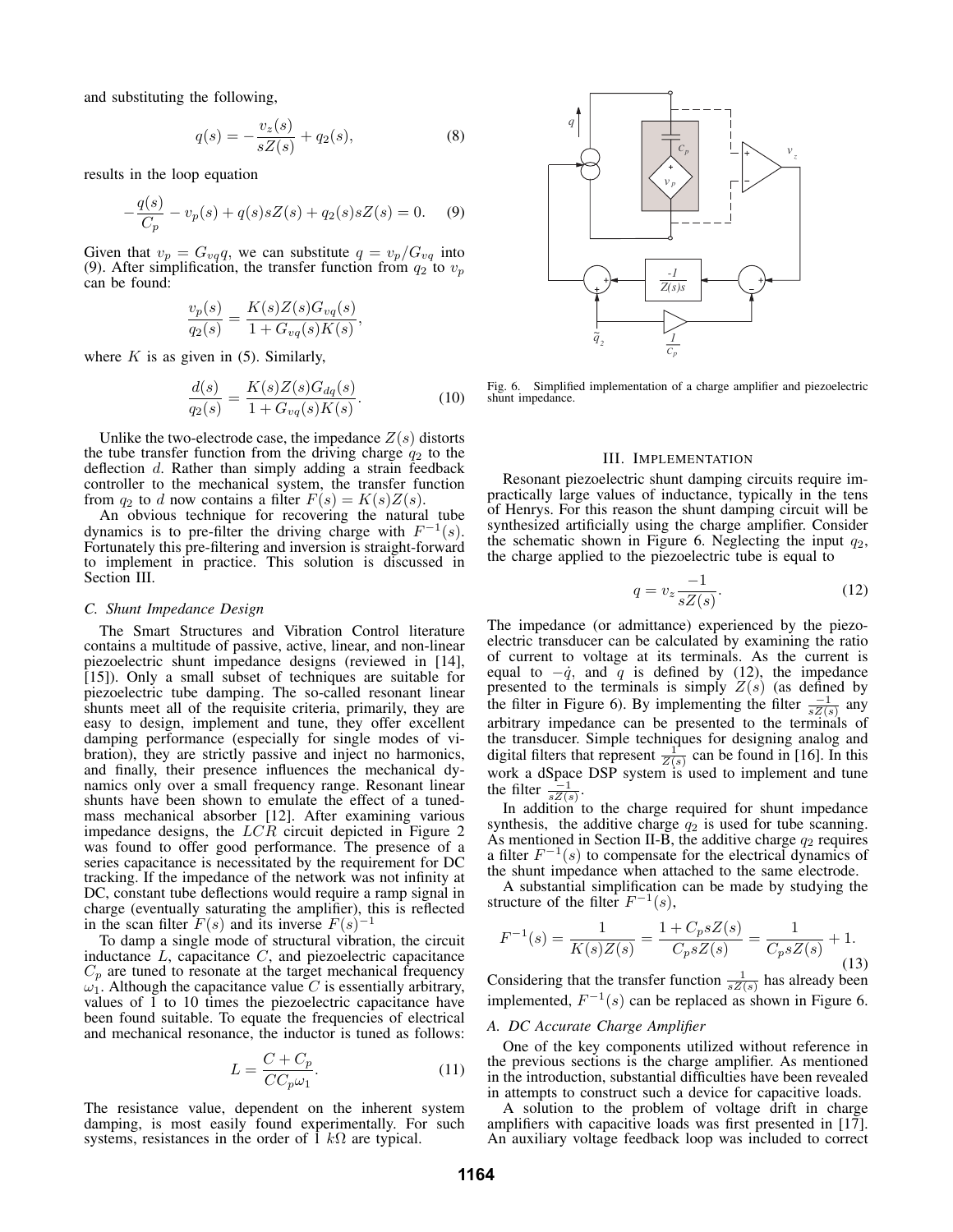

Fig. 7. DC accurate charge source for grounded capacitive loads.

low-frequency behavior and allow for constant charge offsets. The circuit implementation required the design of separate voltage and charge feedback controllers. A simplified design relying on the intrinsic voltage control offered by the parasitic resistances was later presented in [18]. Neither of the amplifiers discussed have been capable of driving grounded loads. As piezoelectric tubes have multiple external electrodes and a common (often grounded) internal electrode, the requirement for a grounded-load is a necessity.

Following we present the design of a DC accurate grounded-load charge amplifier. Shown in Figure 7, the amplifier incorporates a high common-mode rejection, high common-mode range differential stage consisting of the lower opamp, voltage bridge, and instrumentation amplifier. The amplifier works to equate the voltage measured across the sensing impedance to the reference voltage  $v_{ref}$ .

To understand the operation of the amplifier we study the transfer function from the reference voltage  $v_{ref}$  to the load charge  $q_{LC}$ .

$$
\frac{q_L(s)}{v_{ref}(s)} = C_s \frac{s + \frac{1}{C_s R_s}}{s} \tag{14}
$$

The transfer function from reference to actual load charge can be found by combining equation (14) with an expression relating  $q_L$  to  $q_{LC}$ ,

$$
\frac{q_{LC}(s)}{v_{ref}(s)} = \frac{q_L(s)}{v_{ref}(s)} \frac{q_{LC}(s)}{q_L(s)}
$$
\n
$$
= C_s \frac{s + \frac{1}{C_s R_s}}{s} \frac{s}{s + \frac{1}{R_L C_L}}
$$
\n(15)

By setting  $C_L R_L = C_s R_s$ , i.e.

$$
\frac{R_L}{R_s} = \frac{C_s}{C_L} \tag{16}
$$

the amplifier has no low frequency dynamics and constant gain  $C_s$  Columbs/Volt. Effectively the voltage amplifier, comprised of the two resistances  $R_L$  and  $R_s$ , synthesizes the operation of an ideal charge amplifier at low frequencies.

If the amplifier can be viewed as the concatenation of a voltage and charge amplifier, an important question is: in what regions of operation does the amplifier operate as a pure charge amplifier?, likewise for voltage operation. Consider the schematic shown in Figure 8. During perfect charge operation i.e., when  $q_{LC}$  is correctly regulated to zero, the voltage



Fig. 8. Test for voltage / charge dominance.



Fig. 9. Piezoelectric tube dimensions (in mm).

 $v<sub>z</sub>$  will be equal to  $v<sub>p</sub>$ . During voltage dominant behavior,  $v<sub>z</sub>$  will be regulated to zero. Such characteristics can easily be measured experimentally. Although the voltage dynamics have been designed to perfectly synthesize the operation of an ideal charge amplifier, during voltage dominant operation, if the load is not purely capacitive, errors in  $q_{LC}$  will occur.

When  $v_{ref} = 0$ , which implies  $q_L = 0$ , the transfer function from  $v_p$  to  $v_z$  reveals the voltage or charge dominance of the amplifier. At frequencies where  $v_z \approx v_p$ , the amplifier is charge dominant, and voltage dominant when  $v_z \approx 0$ . For the hybrid amplifier shown in Figure 7, when  $v_{ref} = 0$ ,

$$
\frac{v_z(s)}{v_p(s)} = \frac{s}{s + \frac{1}{R_L C_L}}\tag{17}
$$

i.e. at frequencies above  $\frac{1}{RC}$  s<sup>−1</sup> the amplifier is charge dominant, and voltage dominant below. Obviously, given equation (17), the objective will be to select a load resistor  $R_L$  as large as possible. This may be limited by other factors such as opamp current noise attenuation, bias-current based offset voltages, and the common-mode and differential leakage of the opamp. In practice  $\frac{v_z(s)}{v_p(s)}$  is best measured by simply applying a voltage to another electrode and using that as a reference. As the frequencies under consideration are well below the tube's first mechanical resonance, the applied voltage will be related by a constant.

## IV. EXPERIMENTAL RESULTS

In this section, the prototype shunt circuit and charge amplifier are employed to drive a piezoelectric tube positioner in one dimension. Physical dimensions of the tube can be found in Figure 9. An ADE Tech capacitive sensor was used to measure the displacement with sensitivity 10  $V/\mu m$  and bandwidth 10  $kHz$ . An aluminium cube (1 cm  $\times$  1 cm  $\times$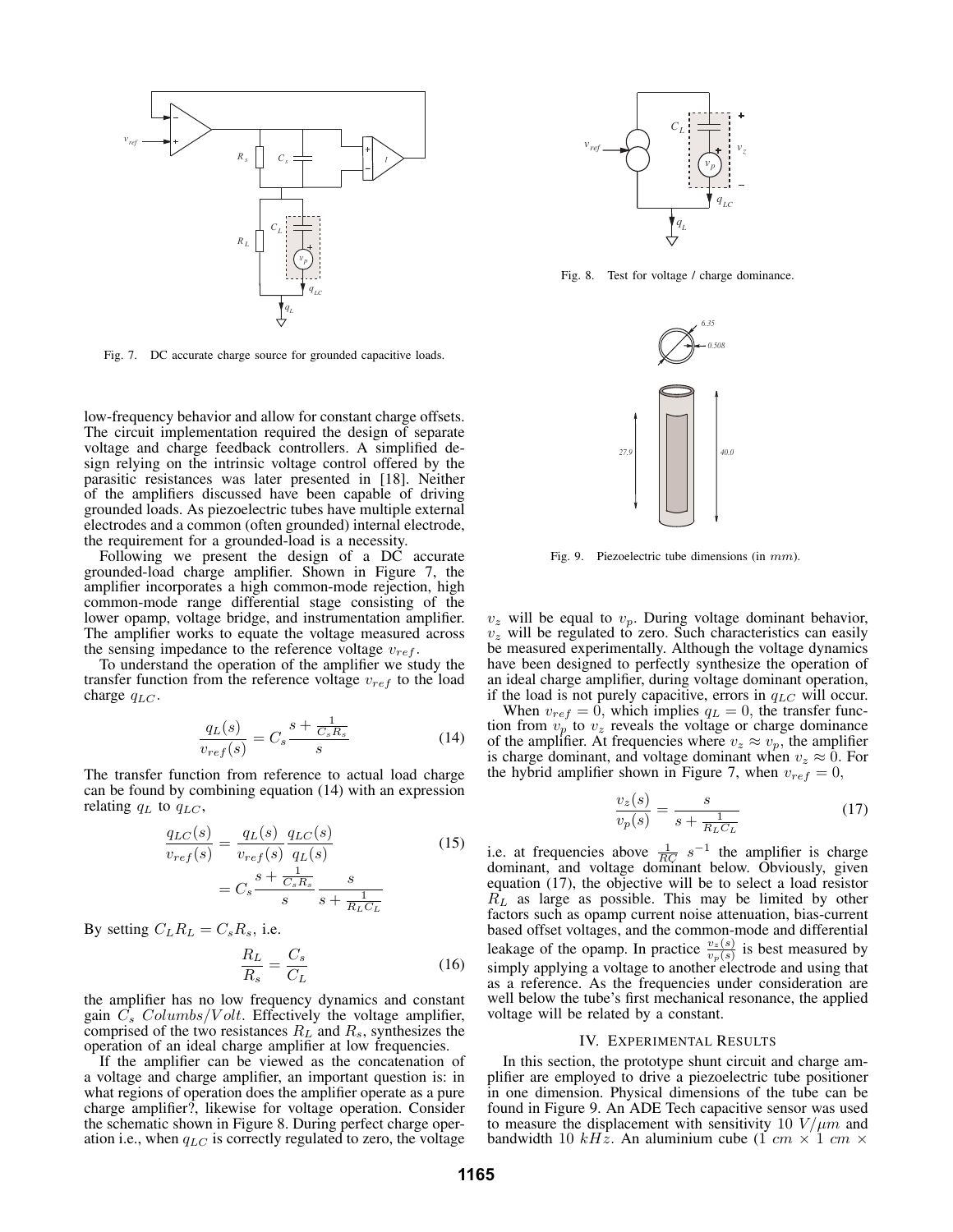| Charge Gain              | 77.8~nC |
|--------------------------|---------|
| Voltage Measurement Gain |         |
|                          |         |
|                          | 50 $nF$ |
|                          |         |

TABLE I PARAMETERS OF THE CHARGE AMPLIFIER AND SHUNT IMPEDANCE

1 cm) is glued onto the tube tip and grounded to provide a return for the capacitive sensor. Parameters of the shunt impedance and amplifier are shown in Table I.

The nominal first resonance frequency and DC charge sensitivity of the tube were measured to be  $1088$  Hz and 5.7  $m/C$  (= 5.7  $\mu m/\mu C$ ).

## *A. Amplifier Performance*

As discussed in Section III-A, the bandwidth of charge dominance was ascertained by zeroing the charge reference and introducing an internal load voltage. We observe a charge dominance bandwidth of 0.8  $Hz$ . Frequencies above this bandwidth will experience the full linearity benefit of charge actuation.



Fig. 10. Relationship between an applied voltage and the resulting tube displacement. (10  $Hz$  ramped sinusoidal input).



Fig. 11. Relationship between an applied charge reference and the resulting tube displacement. (10  $Hz$  ramped sinusoidal input).

To justify the use of charge actuation we demonstrate the benefit in Figures 10 and 11. Hysteresis is reduced by approximately 89% simply through the use of a charge amplifier. Percentage reduction is calculated by measuring the maximum excursion in the minor axis of each plot, then taking the ratio  $100 \times \frac{\text{voltage}}{\text{charge}}$ . It should be noted that a scan



Fig. 12. Experimental Response. Natural (—) and shunt-damped (- -) tube dynamics measured from the additive charge input  $q_2$  (C) to the tip displacement  $d(m)$ .

range of  $\pm 3 \ \mu m$  is around 20% of the full scale deflection, it is often assumed that hysteresis is negligible at such low drives. Similar plots for the same apparatus with a  $\pm 8 \ \mu m$ drive can be found in [17], a greater hysteresis is exhibited, and heavily reduced through the use of a similar charge drive.

## *B. Shunt Damping Performance*

Whilst scanning at high frequencies, the greatest cause of tracking error is excitation of the mechanical resonance. Such high frequency components can be reduced by filtering, or signal optimization in case of periodic scanning. Nevertheless, some residual excitation of the mechanical resonance is inevitable.

To illustrate the improvement in triangular scanning fidelity, an unfiltered 46  $Hz$  triangular waveform was applied to the system. The frequency and lack of filtering was chosen to illustrate the worst-case induced ripple. In practice, the triangle would be filtered or passed through a feedforward controller to reduce vibration. Regardless of the ripple magnitude, the presence of a shunt circuit provides the same decrease in settling time. At high speeds, significant increases in fast-axis resolution can be expected. In the case where feedforward vibration control [19] is applied, the damped mechanical system would allow a less severe pre-filter and provide greater immunity to modeling error.

The influence of the shunt impedance can be observed to significantly increase the effective damping in Figure 12. Time domain improvements for a triangular scanning signal can be observed in Figure 13.

Another significant source of tracking error is external mechanical noise. Due to the highly resonant nature of the tube, high frequency noise components can excite the mechanical resonance and lead to large erroneous excursions. By applying a voltage to an opposite electrode, we can simulate the effect of a strain disturbance. A significant damping of the mechanical resonance by greater than 20  $dB$  was observed. The time domain reduction of resonant vibration can be seen in Figure 14.

The final test of such an apparatus is the ability to track DC charge offsets. In Figure 15 a low frequency triangle signal was applied to the charge amplifier, at time 130 sec a DC offset equivalent to around 1  $\mu$ m was applied. Aside from the faithful reproduction of a 0.1  $Hz$  triangle wave, the charge amplifier reproduces the offset without drift.